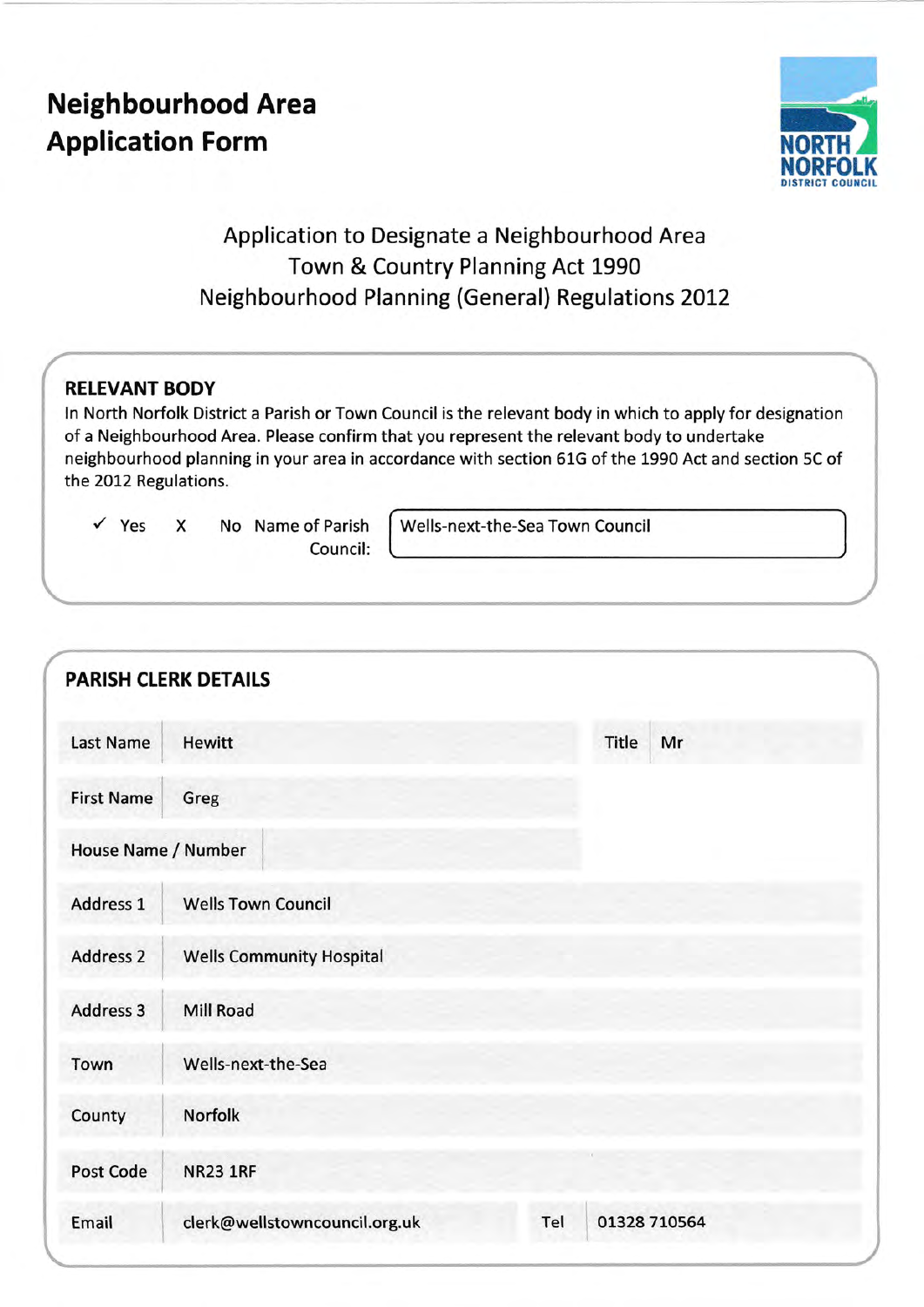|                     | ADDITIONAL CONTACT DETAILS (IF NOT PARISH CLERK) |     |              |
|---------------------|--------------------------------------------------|-----|--------------|
| <b>Last Name</b>    | Arguile                                          |     | Title        |
| <b>First Name</b>   | Roger                                            |     |              |
| House Name / Number | 10                                               |     |              |
| Address 1           | Marsh Lane                                       |     |              |
| <b>Address 2</b>    |                                                  |     |              |
| Address 3           |                                                  |     |              |
| Town                | Wells-next-the-Sea                               |     |              |
| County              | <b>Norfolk</b>                                   |     |              |
| Post Code           | <b>NR23 1EG</b>                                  |     |              |
| Email               | arguile@btinternet.com                           | Tel | 01328 711788 |

# NAME OF NEIGHBOURHOOD AREA

Please give the name by which your neighbourhood area will be known:

Wells-next-the-Sea Neighbourhood Area **Wells** 

# EXTENT OF THE NEIGHBOURHOOD AREA

Will the Neighbourhood Area cover:

 $\checkmark$  The whole parish Part of the parish Other parishes

(lf part of the parish, please include an Ordnance Survey map showing the boundary of the proposed Neighbourhood Area).

Please describe why you consider the extent of the proposed Neighbourhood Area is appropriate:

The area proposed is that of the Wells-next-the Sea parish which is a well-defined township.